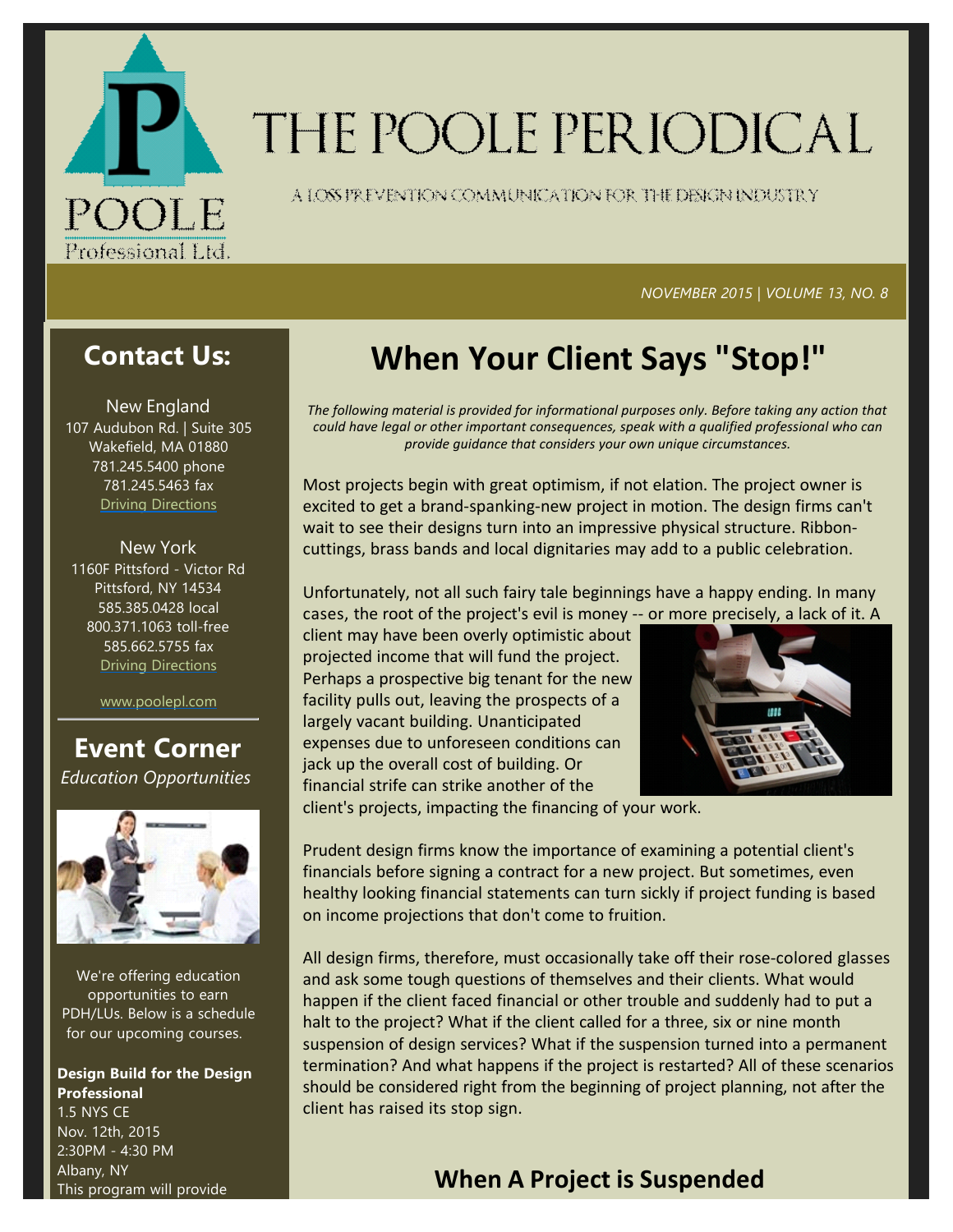information on the history and current status of Design‐Build in the US and in particular, New York State.

#### **Revisiting Ethics for the Design Professional ‐ Current Trends in US Business**

1 NYS CE Nov. 13th, 2015 11:00A M ‐ 12:00 PM Saratoga Springs, NY This presentation will look at the current state of today's business ethics and its current trends.

#### **Muddy Water Resort ‐ Case Study**

1 NYS CE Nov. 13th, 2015 1:30 PM ‐ 2:30 PM Saratoga Springs, NY A case study reviewing a sewage treatment plant for a waterpark and hotel resort.

#### **Webinar ‐ Design Build for the Design Professional** 1.5 NYS CE

Nov. 19th, 2015 11:30 AM ‐ 1:00 PM This program will provide information on the history and current status of Design‐Build in the US and in particular, New York State.

For more information and to register for any of our educational opportunities, please visit our calendar, here.

# **Client Kudos**

Shumaker Consulting Engineering & Land Surveying, DPC received the 2015 American Council of Engineering Award for Transportation and the American Council of Engineering Diamond Award.

Damages caused to the design firm by a client who temporarily suspends a project can be substantial and far‐reaching. Having to stop and start services one or more times on a project is almost guaranteed to bring added expenses. Design staff will have to be rescheduled. That can add to payroll and inevitably affects the scheduling and staffing of other projects. The suspended project's schedule will need to be revised, probably extending the completion date by the length of the suspension or more.

Project suspensions that go beyond 30 days usually result in a loss of continuity among all parties and require additional meetings between the client, contractor and design staff to ensure everyone is still on the same page.

Despite the damages caused to the design firm, it's not unusual for the client to expect that things pick up just where they left off when the suspension began. Clients often expect that schedule delays can be made up over the life of the project and that project fees remain the same. That's why it is important to address the potential ramifications of a project suspension during the drafting of the initial contract, before design and construction commences.

Here are some items you and your attorney may want to include in your contract regarding your client's suspension of services:

- Set a limit for the number of days a project can be suspended before you can seek remedies for the damages caused by the delay. For instance, your contract might specify that after 10 calendar days of consecutive suspension of your services, or 30 cumulative calendar days, you have the right to renegotiate your scope of services, fees and schedules to reflect the extra work, expenses and delays incurred.
- Set a limit on the number of calendar days the client can suspend your design services before you have the right to terminate the contract. For instance, your contract might establish that you have the right to terminate the contract after 90 calendar days, consecutive or aggregate, of project suspension upon giving the client five days written notice.
- Establish that you will be compensated within 30 calendar days of the suspension of your services for any and all services performed and reimbursable costs incurred prior to the suspension.
- Establish that you will be compensated within 30 calendar days for all reasonable costs that were incurred during the suspension.
- Establish that if the contract calls for a retainer from your client you have the right to apply the retainer against outstanding billings for uncompensated services.
- Establish that you will be compensated for all reasonable time and costs required to restart your services once the suspension has ended.
- $\bullet$  Have the client agree that you have no liability for any delay or other claims as a result of the client's project suspension.

(The time frames listed above are examples only. Choose durations that make sense for your firm, your client and the project in question.)

# **When a Project is Terminated**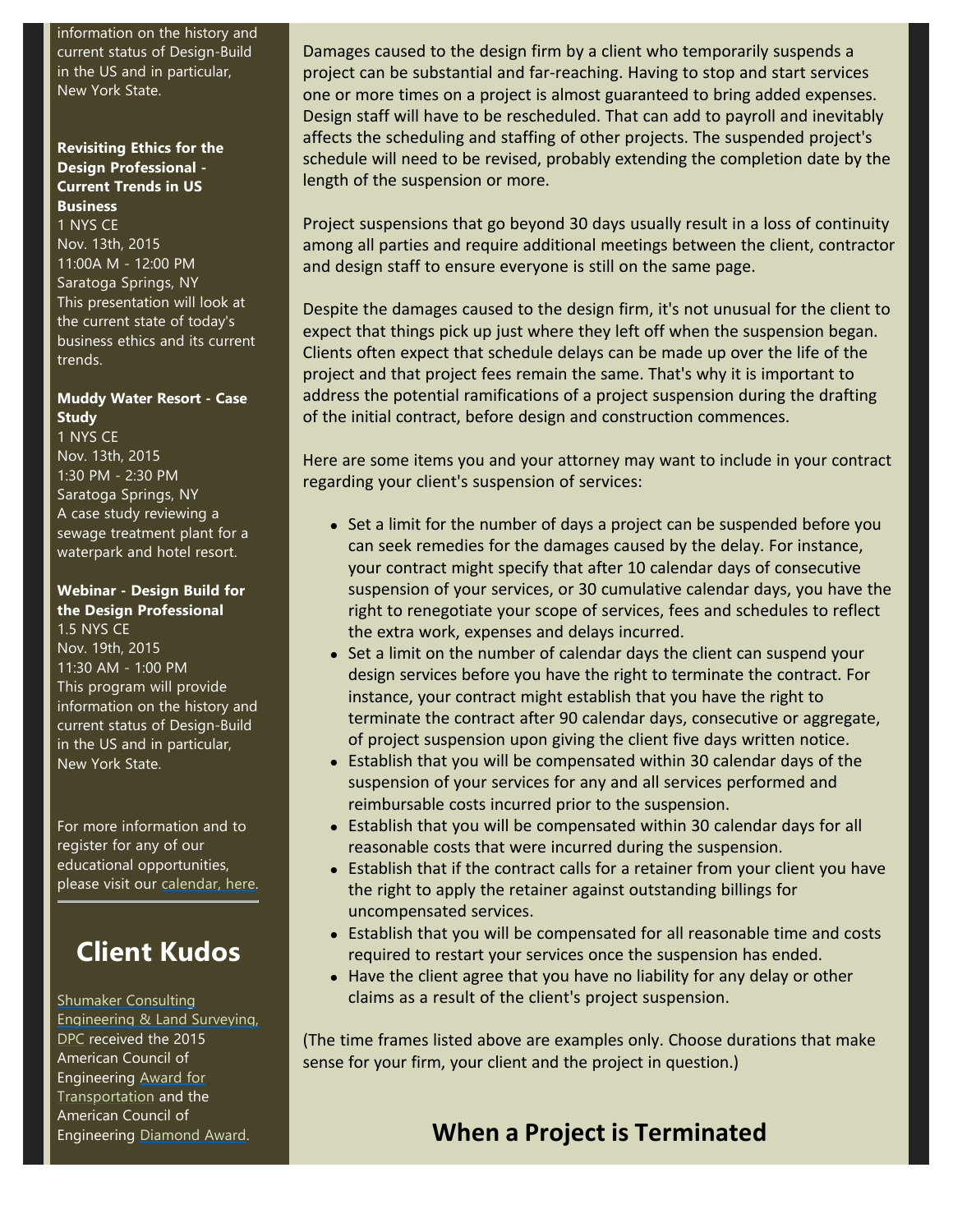Trudell Consulting Engineers celebrate 40 years in business this month!

# **For Your Information**

- NYSDOT now accepts the Acord Form.

On Demand Webinars from XL Design Professional



Managing Scope Creep & Other Project Changes "Plan the work, then work the plan."



In extreme cases, a client facing long‐term financial concerns may go beyond a

suspension and terminate a project altogether. In such an instance, your firm not only can lose substantial income from the terminated services, but there can be sizable costs associated with shutting down your work on the project. Likely, you have incurred costs for physical resources such as equipment and software. You may have hired additional personnel to take on the project. Your goal is to ensure you are paid for all services rendered leading up to the termination and recover costs associated with the termination itself.



There is really nothing a design firm can do to prohibit a client from terminating a project, with or without cause. The same does not hold true for the design firm, however. Terminating a contract without cause would leave an architect or engineer with substantial liabilities for failure to perform its scope of services. Plus, the damage to a design firm's reputation for pulling out of a project without cause could be irreparable.

Still, a design firm does need to establish under what conditions it can rightfully terminate its agreement with the client. In almost all cases, the realm of just cause for termination is nonperformance of the contract on the part of the client.

With that in mind, you can work with your attorney to include a termination clause in your client contract that seeks to minimize your losses should the client terminate the agreement and specifies under what conditions you have the right to terminate the agreement. Accordingly, the contract clause should:

- Establish that should the client decide to terminate the contract, you must be provided at least seven calendar days advance written notice.
- Establish that should the client terminate the contract with or without clause, you will be paid within 30 calendar days of project termination for all services rendered, all reimbursable expenses, and all expenses reasonably incurred executing an orderly project close‐down. (Some design firms are also able to include estimated lost profit on unperformed services to this payment amount.)
- $\bullet$  Establish that you will be paid according to the payment provisions specified in the contract.
- Establish that you have the right to terminate the agreement with cause, giving at least seven calendar days advance written notice.
- Define which causes are grounds for your termination. This typically includes substantial failure to perform in accordance with the terms of the agreement, the assignment of the project and/or the contract to a third party, or a suspension of the project or the designers services for more that 90 calendar days, consecutive or total.
- Establish that imposition of changes in the scope of services or other project conditions that are not agreed to by both parties are grounds for termination.
- Establish that failure of the parties to reach agreement on compensation and scheduling following a material change to the project is grounds for termination.
- Establish that the design firm retains ownership of design instruments for the terminated contract unless a purchase agreement can be made with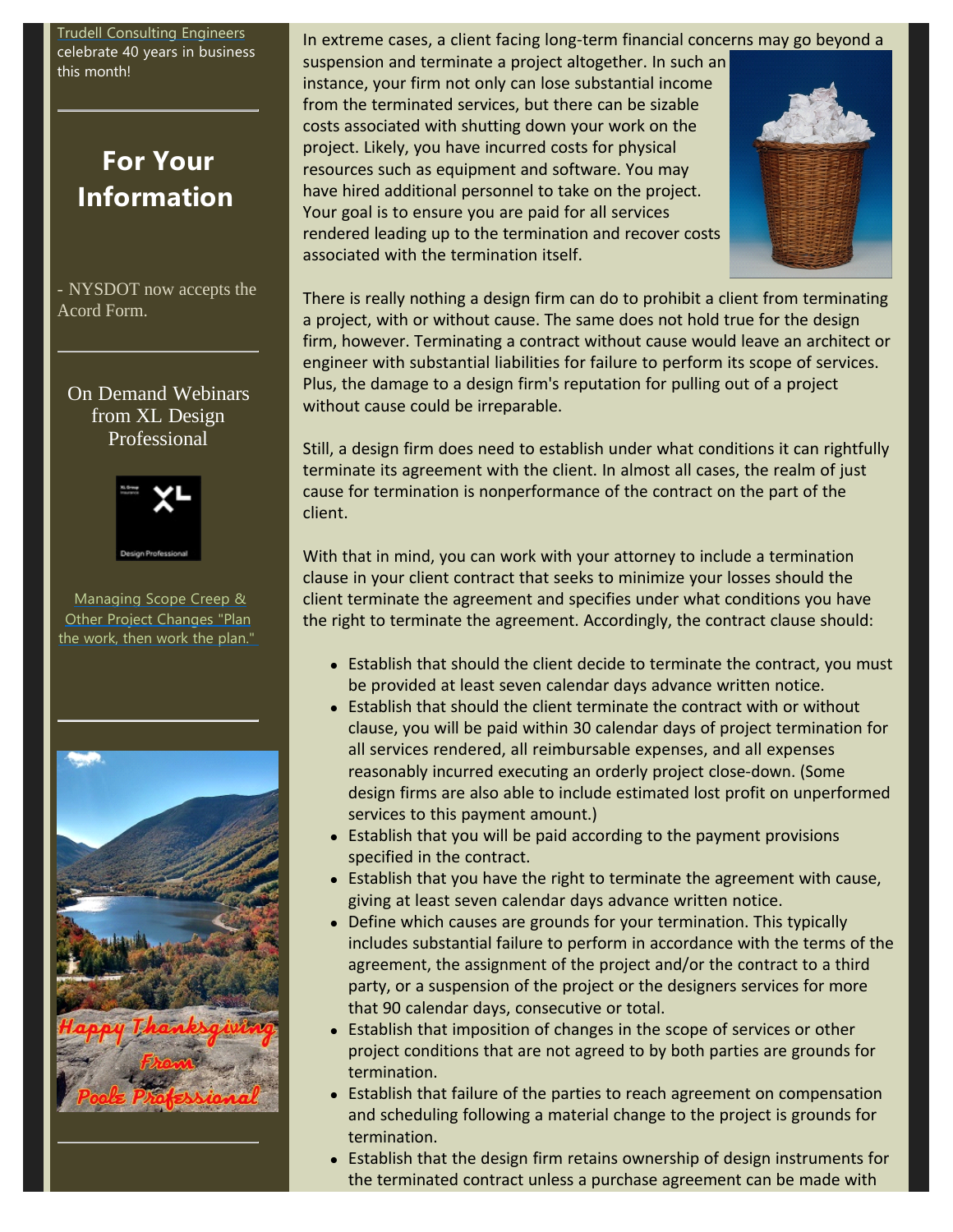

the client.

• Establish that if you terminate services for cause within the rights granted in the contract, you will not be liable to the client for delay or damages caused by the termination.

One of the most common reasons for the potential termination of a contract by the design firm is nonpayment of fees by the client. In such instances, it may be advisable to first temporarily suspend your services, giving reasonable written notice to the client, rather than terminating the agreement fully. This will keep the contract in force while giving the client time to make good on the fees due.

National associations serving design firms have similar recommendations for drafting contract language to address suspension and termination of projects and services. The AIA, for example offers recommended language in AIA Document B101, as does the EJCDC E‐500 (2014) standard agreements. Review these with your attorneys when negotiating your own contract language with clients.

# **Restarting a Suspended or Terminated Project**

A client who decides to restart a suspended or terminated project usually contacts the designers who originally worked on the project and asks them to continue where they left off. While a project restart is typically seen as good news, design firms need to be extremely careful before agreeing to accept such an assignment. You need to thoroughly reacquaint yourself with the project and determine what changes need to be made to get the project up and running toward a successful conclusion.

First, review where the project stood at the time of suspension or termination. It is a good idea to meet with the owner, the contractor and important subs to ensure agreement on the plan going forward.



Read the contract and your project files thoroughly. What was the owner's primary objective for the project? Has that changed? What was your scope of services, your design criteria, the project schedule and the construction budget? If the project has been in limbo for any extended period of time these may all have to be readjusted. In fact, you may have to renegotiate a new or revised contract with the client. At the very least, you'll need to adjust the schedule and secure compensation for any additional costs associated with restarting the project.

You also need to determine whether any laws, codes and regulations have changed since the project was halted. Approvals and permits may need to be renewed, and studies and reports redone. New products may be on the market that call for changes in specifications. New software, computer models or other technology may be available that could benefit the project.

Examine your overall fee structure. Make sure you are adequately compensated for changes in scope. Don't neglect to take into account inflation or any changes in your standard rates.